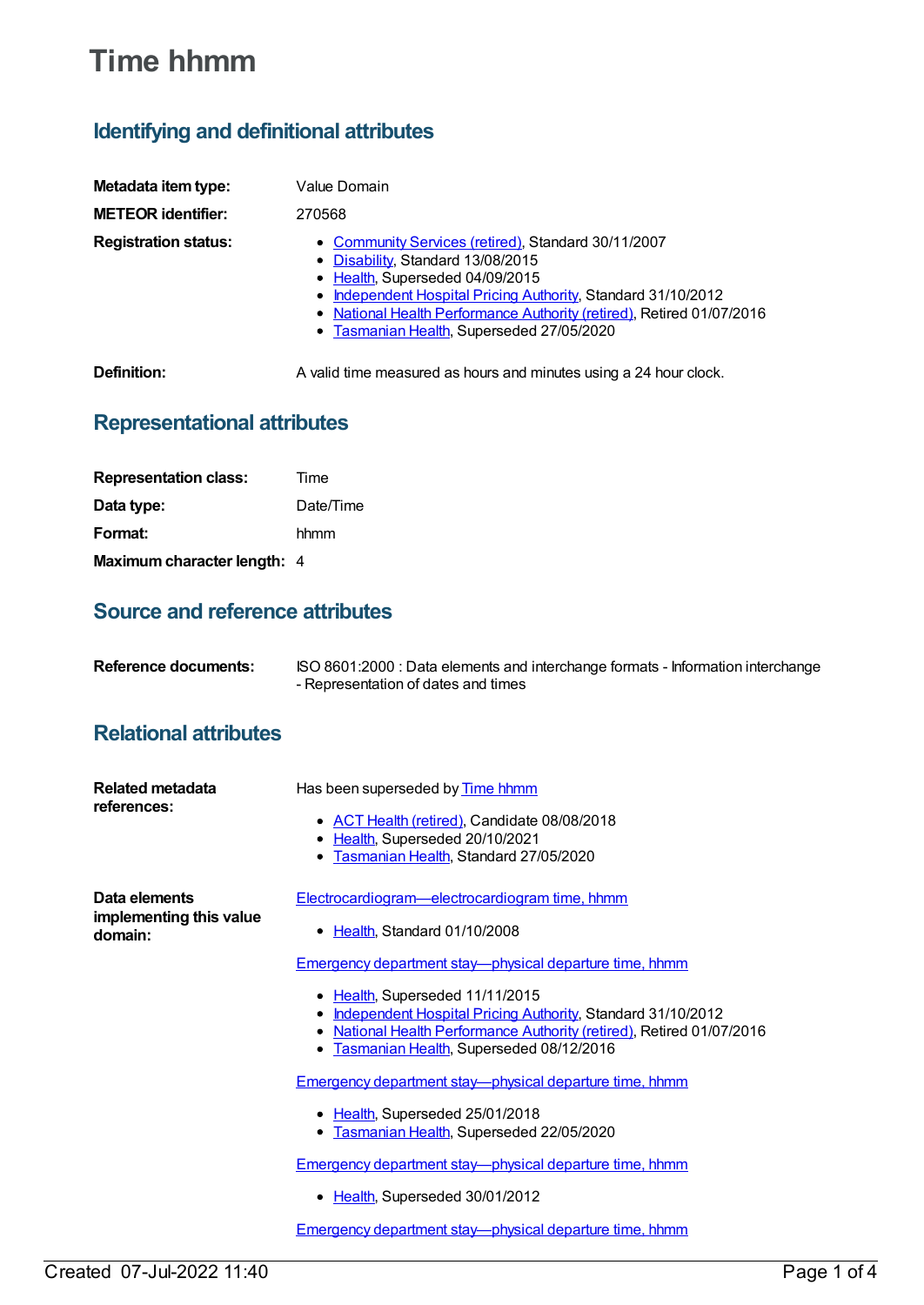• [Health](https://meteor.aihw.gov.au/RegistrationAuthority/12), Superseded 22/12/2011

#### Emergency department stay-presentation time, hhmm

- [Health](https://meteor.aihw.gov.au/RegistrationAuthority/12), Superseded 25/01/2018
- [Independent](https://meteor.aihw.gov.au/RegistrationAuthority/3) Hospital Pricing Authority, Standard 31/10/2012
- National Health [Performance](https://meteor.aihw.gov.au/RegistrationAuthority/8) Authority (retired), Retired 01/07/2016
- **[Tasmanian](https://meteor.aihw.gov.au/RegistrationAuthority/15) Health, Superseded 25/05/2020**

Episode of admitted patient [care—admission](https://meteor.aihw.gov.au/content/269972) time, hhmm

- [Health](https://meteor.aihw.gov.au/RegistrationAuthority/12), Superseded 05/10/2016
- [Tasmanian](https://meteor.aihw.gov.au/RegistrationAuthority/15) Health, Superseded 17/06/2020

Episode of admitted patient [care—separation](https://meteor.aihw.gov.au/content/270026) time, hhmm

- [Health](https://meteor.aihw.gov.au/RegistrationAuthority/12), Superseded 05/10/2016
- [Tasmanian](https://meteor.aihw.gov.au/RegistrationAuthority/15) Health, Superseded 19/06/2020

Health service [event—presentation](https://meteor.aihw.gov.au/content/270080) time, hhmm

- [Health](https://meteor.aihw.gov.au/RegistrationAuthority/12), Standard 01/03/2005
- [Tasmanian](https://meteor.aihw.gov.au/RegistrationAuthority/15) Health, Incomplete 23/07/2012

Health service event—service [commencement](https://meteor.aihw.gov.au/content/270095) time, hhmm

• [Health](https://meteor.aihw.gov.au/RegistrationAuthority/12), Superseded 07/12/2005

Non-admitted patient emergency department service [episode—clinical](https://meteor.aihw.gov.au/content/621847) care commencement time, hhmm

- ACT Health [\(retired\)](https://meteor.aihw.gov.au/RegistrationAuthority/9), Candidate 08/08/2018
- [Health](https://meteor.aihw.gov.au/RegistrationAuthority/12), Superseded 12/12/2018

Non-admitted patient emergency department service [episode—clinical](https://meteor.aihw.gov.au/content/471913) care commencement time, hhmm

• [Health](https://meteor.aihw.gov.au/RegistrationAuthority/12), Superseded 30/01/2012

Non-admitted patient emergency department service [episode—clinical](https://meteor.aihw.gov.au/content/474118) care commencement time, hhmm

- [Health](https://meteor.aihw.gov.au/RegistrationAuthority/12), Superseded 19/11/2015
- [Independent](https://meteor.aihw.gov.au/RegistrationAuthority/3) Hospital Pricing Authority, Standard 01/11/2012
- **[Tasmanian](https://meteor.aihw.gov.au/RegistrationAuthority/15) Health, Superseded 27/05/2020**

Non-admitted patient emergency department service [episode—episode](https://meteor.aihw.gov.au/content/474169) end time, hhmm

- [Health](https://meteor.aihw.gov.au/RegistrationAuthority/12), Superseded 19/11/2015
- [Independent](https://meteor.aihw.gov.au/RegistrationAuthority/3) Hospital Pricing Authority, Standard 01/11/2012
- **[Tasmanian](https://meteor.aihw.gov.au/RegistrationAuthority/15) Health, Superseded 27/05/2020**

Non-admitted patient emergency department service [episode—episode](https://meteor.aihw.gov.au/content/621853) end time, hhmm

• [Health](https://meteor.aihw.gov.au/RegistrationAuthority/12), Superseded 25/01/2018

Non-admitted patient emergency department service [episode—episode](https://meteor.aihw.gov.au/content/471904) end time, hhmm

• [Health](https://meteor.aihw.gov.au/RegistrationAuthority/12), Superseded 30/01/2012

Non-admitted patient emergency department service [episode—episode](https://meteor.aihw.gov.au/content/322621) end time, hhmm

• [Health](https://meteor.aihw.gov.au/RegistrationAuthority/12), Superseded 22/12/2011

Non-admitted patient emergency department service [episode—service](https://meteor.aihw.gov.au/content/390401) commencement time, hhmm

• [Health](https://meteor.aihw.gov.au/RegistrationAuthority/12), Superseded 30/01/2012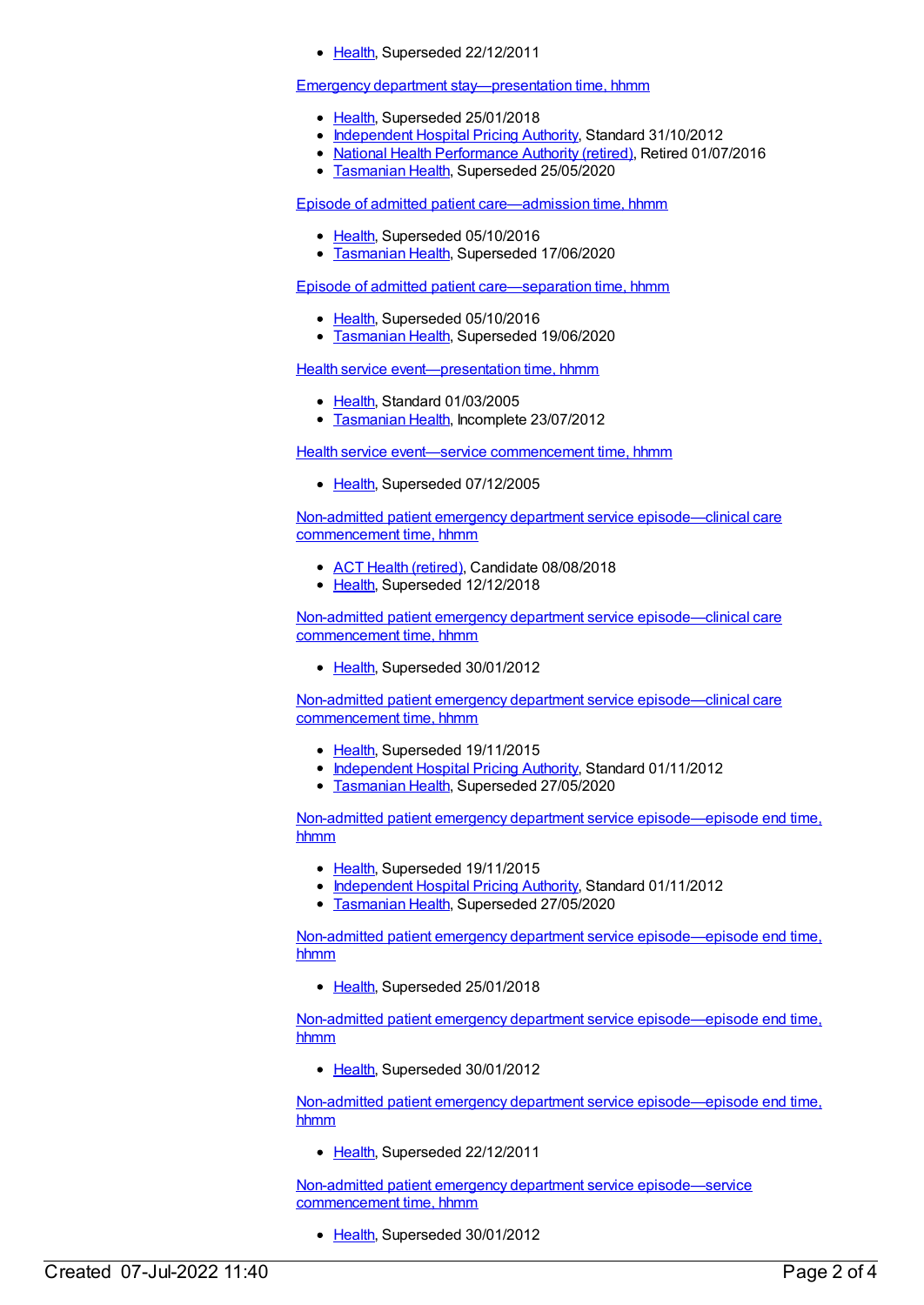Non-admitted patient emergency department service [episode—service](https://meteor.aihw.gov.au/content/313806) commencement time, hhmm

• [Health](https://meteor.aihw.gov.au/RegistrationAuthority/12), Superseded 22/12/2009

Non-admitted patient emergency department service [episode—triage](https://meteor.aihw.gov.au/content/474193) time, hhmm

- [Health](https://meteor.aihw.gov.au/RegistrationAuthority/12), Superseded 25/01/2018
- [Independent](https://meteor.aihw.gov.au/RegistrationAuthority/3) Hospital Pricing Authority, Standard 01/11/2012
- [Tasmanian](https://meteor.aihw.gov.au/RegistrationAuthority/15) Health, Superseded 25/05/2020

Non-admitted patient emergency department service [episode—triage](https://meteor.aihw.gov.au/content/473167) time, hhmm

• [Health](https://meteor.aihw.gov.au/RegistrationAuthority/12), Superseded 30/01/2012

Non-admitted patient emergency department service [episode—triage](https://meteor.aihw.gov.au/content/313817) time, hhmm

• [Health](https://meteor.aihw.gov.au/RegistrationAuthority/12), Superseded 22/12/2011

Non-admitted patient service [event—service](https://meteor.aihw.gov.au/content/661238) time, hhmm

**[Tasmanian](https://meteor.aihw.gov.au/RegistrationAuthority/15) Health, Standard 24/11/2016** 

Non-admitted patient service [event—service](https://meteor.aihw.gov.au/content/454271) time, hhmm

**[Tasmanian](https://meteor.aihw.gov.au/RegistrationAuthority/15) Health, Superseded 24/11/2016** 

Person with acute coronary [syndrome—acute](https://meteor.aihw.gov.au/content/349809) coronary syndrome related clinical event time, hhmm

• [Health](https://meteor.aihw.gov.au/RegistrationAuthority/12), Standard 01/10/2008

[Person—acute](https://meteor.aihw.gov.au/content/321211) coronary syndrome symptoms onset time, hhmm

• [Health](https://meteor.aihw.gov.au/RegistrationAuthority/12), Standard 01/10/2008

[Person—arrival](https://meteor.aihw.gov.au/content/314962) time at service, hhmm

• [Community](https://meteor.aihw.gov.au/RegistrationAuthority/1) Services (retired), Standard 30/11/2007

[Person—C-reactive](https://meteor.aihw.gov.au/content/343853) protein level measured time, hhmm

• [Health](https://meteor.aihw.gov.au/RegistrationAuthority/12), Standard 01/10/2008

[Person—creatine](https://meteor.aihw.gov.au/content/285179) kinase myocardial band isoenzyme measured time, hhmm

• [Health](https://meteor.aihw.gov.au/RegistrationAuthority/12), Standard 04/06/2004

[Person—departure](https://meteor.aihw.gov.au/content/314976) time from service, hhmm

• [Community](https://meteor.aihw.gov.au/RegistrationAuthority/1) Services (retired), Standard 30/11/2007

Person-diagnostic cardiac catheterisation time, hhmm

• [Health](https://meteor.aihw.gov.au/RegistrationAuthority/12), Standard 01/10/2008

[Person—first](https://meteor.aihw.gov.au/content/285191) angioplasty balloon inflation or stenting time, hhmm

• [Health](https://meteor.aihw.gov.au/RegistrationAuthority/12), Superseded 01/10/2008

[Person—implantable](https://meteor.aihw.gov.au/content/359678) cardiac defibrillator procedure time, hhmm

• [Health](https://meteor.aihw.gov.au/RegistrationAuthority/12), Standard 01/10/2008

[Person—intra-aortic](https://meteor.aihw.gov.au/content/359691) balloon pump procedure time, hhmm

• [Health](https://meteor.aihw.gov.au/RegistrationAuthority/12), Standard 01/10/2008

[Person—intravenous](https://meteor.aihw.gov.au/content/285201) fibrinolytic therapy time, hhmm

• [Health](https://meteor.aihw.gov.au/RegistrationAuthority/12), Superseded 01/10/2008

[Person—intravenous](https://meteor.aihw.gov.au/content/360949) fibrinolytic therapy time, hhmm